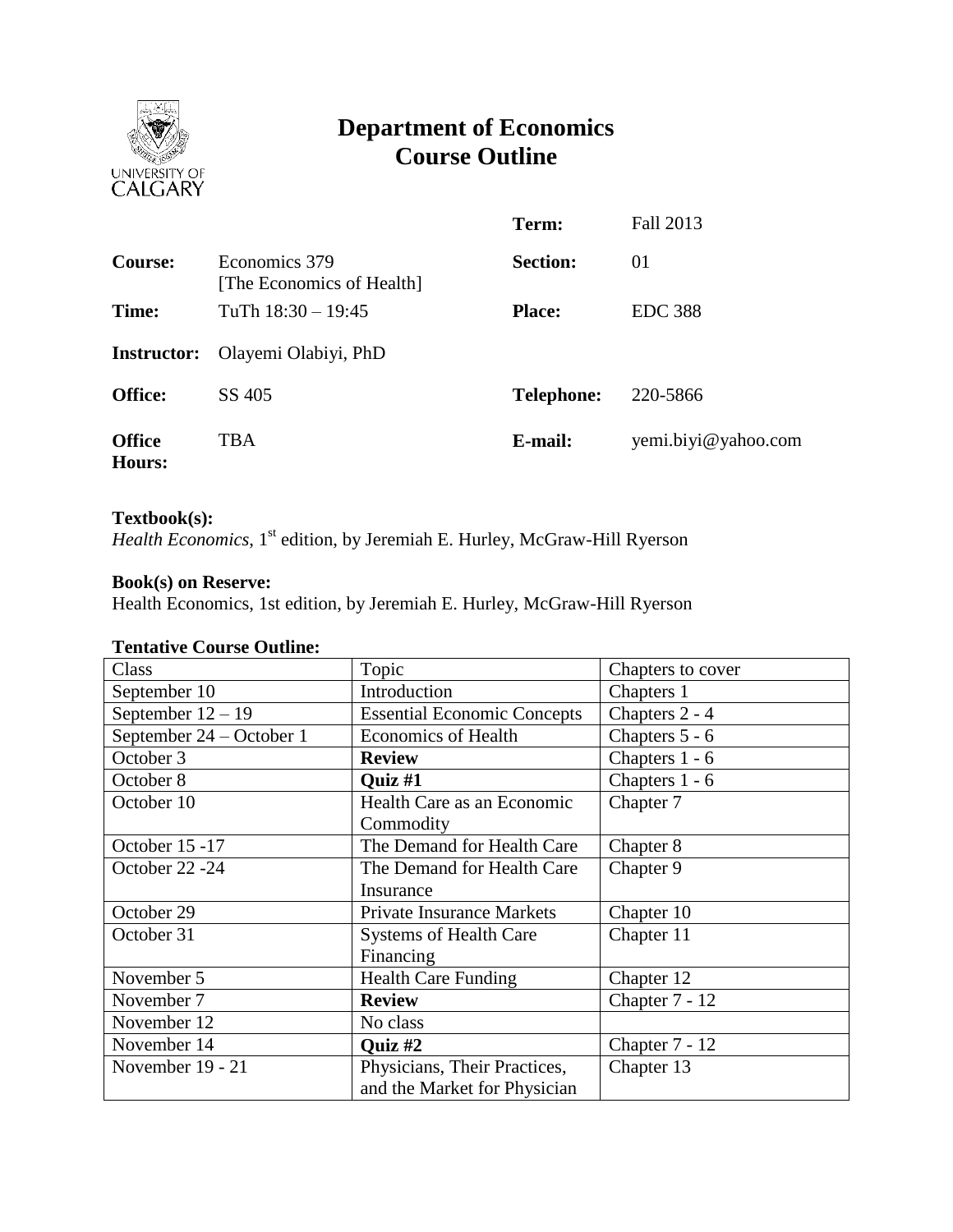| November 26 | <b>Health Care Institutions:</b><br>Hospitals | Chapter 14 |
|-------------|-----------------------------------------------|------------|
| November 28 | Pharmaceuticals                               | Chapter 15 |
| December 3  | Review                                        |            |

#### **Grade Determination and Final Examination Details:**

There will be two quizzes and one comprehensive final examination. Students are advised to take note of the dates for the two quizzes. Duration for each test is 1hr and 15 minutes.

## **Grading weights will be as follows.**

| $Quiz \#1$               | 30% |
|--------------------------|-----|
| Quiz $#2$                | 30% |
| <b>Final Examination</b> | 40% |

Quizzes and final exams are marked on a numerical (percentage) basis, and then converted to letter grades. The course grade is then calculated using the weights indicated above. As a guide to determining standing, these letter grade equivalences will generally apply:

| $A+ 95-100$       | $B = 73 - 76$ | $C-60-62$    |
|-------------------|---------------|--------------|
| $A \quad 85 - 94$ | $B - 70 - 72$ | $D+ 56 - 59$ |
| $A - 80 - 84$     | $C+ 67 - 69$  | D $50 - 55$  |
| $B+ 77 - 79$      | $C = 63 - 66$ | $F = 0 - 49$ |

Students who are unable to write the midterm because of an illness, family emergency or religious observance will have the midterm weight shifted to the final examination. Documentation MUST be provided.

Non-programmable calculators WILL be allowed during the writing of tests or final examinations.

There will be a Registrar scheduled final examination, lasting **two** hours.

Students' Union Vice-President Academic: Emily Macphail Phone: 403-220-3911 E-mail [suvpaca@ucalgary.ca](mailto:subpaca@ucalgary.ca)

Students' Union Faculty Representative (Arts) Phone: 403-220-3913Office: MSC 251

E-mail [arts1@su.ucalgary.ca](mailto:arts1@su.ucalgary.ca) [arts2@su.ucalgary.ca,](mailto:arts2@su.ucalgary.ca) [arts3@su.ucalgary.ca,](mailto:arts3@su.ucalgary.ca) [arts4@su.ucalgary.ca](mailto:arts4@su.ucalgary.ca)

Society of Undergraduates in Economics (S.U.E.): [www.ucalgary.ca/sue](http://www.fp.ucalgary.ca/econ)